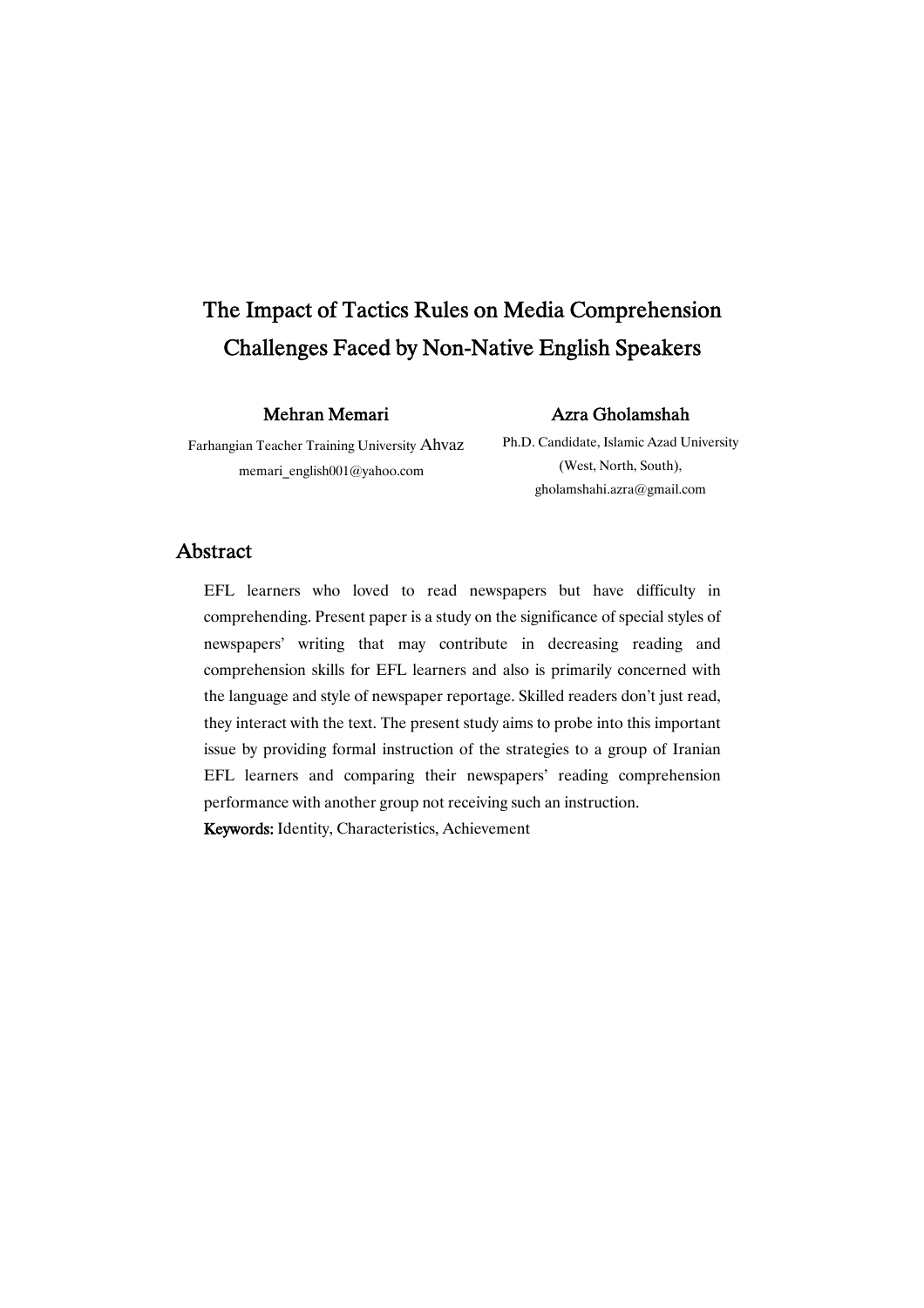## 1.Introduction

Without comprehension, reading would be empty and useless. In our practicum, we have all witnessed cases where EFL learners are capable of reading the words, but face much difficulty in expressing their comprehension of the main ideas. As educators, we need to have an understanding of the theories behind reading comprehension. The present paper is a study on the significance of special styles of newspapers' writing that may contribute in decreasing reading and comprehension skills for EFL learners. Journalists are trained to use language in special ways that could enhance the overall development of any society, or they may end up tearing the whole land apart if language is not properly controlled. The newspaper stories are been to be highly motivational for EFL learners enjoy the variety of reading and visual material included in the newspaper, teachers will help their students comply with state educational standards and prepare them for both standardized tests and real life situations by using newspaper stories and photos in conjunction with specific strategies and rubrics. One prominent structure of any newspaper is its specific linguistic features in different parts. Newspapers have their own style of writing structure: the words used have to be concise, distractive, and meaningful in order to catch the readers' attention especially in headlines. Conboy (2007, p. 13) stated that headlines "serve three functions. First, they provide a brief summary of the main news, they attract attention, and, third, they often provide an initial indicator, in their content and style, of the news values of the newspaper and are an important part in the way in which the newspaper appeals to its audience". Generally, after having a quick look at the headlines, readers tend to continue pursuing only the news that they judge to be interesting enough and worth reading. Headlines expose social, cultural and national representations. Therefore, it can be concluded that headlines are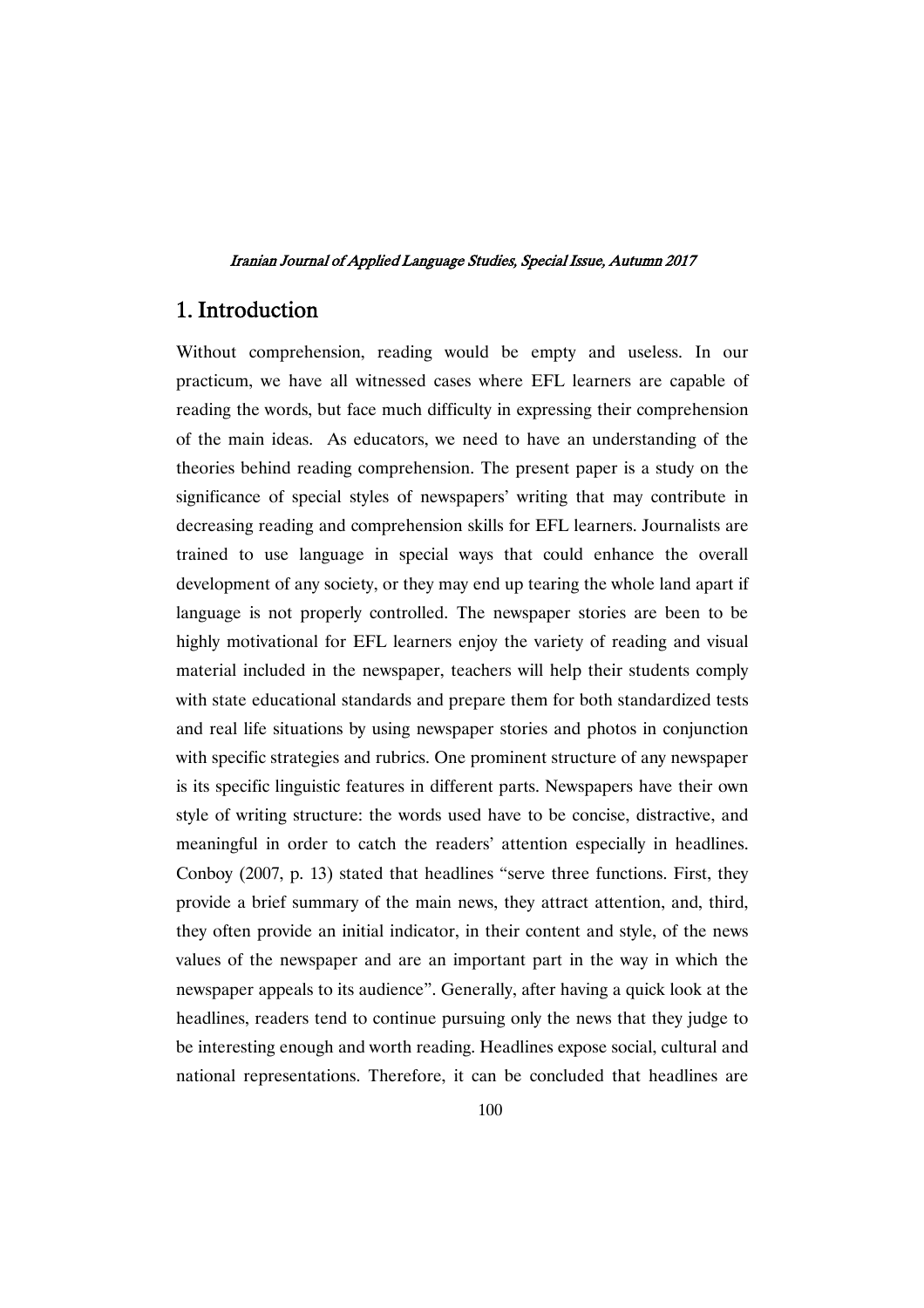considered more deeply by the audience than the actual news articles. Their impact is likely to be stronger upon the readers due to certain linguistic features which make them memorable and effective (Develotee &Rechniewski 2001, quoted in Javed & Mahmood, 2011). Reading newspapers' comprehension is one of the essential abilities required in English learning and teaching, so the improving of the EFL readings' newspapers' comprehension is one of the major tasks in English teaching and learning.They approach reading passively, relying most often on the use of a bilingual dictionary, so spending infinite hours laboring over direct word-by-word translations. To enhance the reading comprehension ability in English, Alfassi (2004) states that students should "understand the meaning of text, critically evaluate the message, remember the content, and apply the new-found knowledge flexibly". Since reading newspapers and journals are complex cognitive process, it is very important for teachers to train EFL learners to take active control of their own comprehension processes.

## 2.Method

## 2.1.Participants

EFL learners are 60 Advanced of speaking learners. Participants are in two intact classes in order to prevent disruption to the normal teaching routine at the institute. One class was randomly assigned, using a random numbers table, to the experimental group ( $N=30$ ) and the other to the control group ( $N=30$ ). The ages ranged from 22 to 28 and the sample included of both males  $(N=30)$ and females (N=30).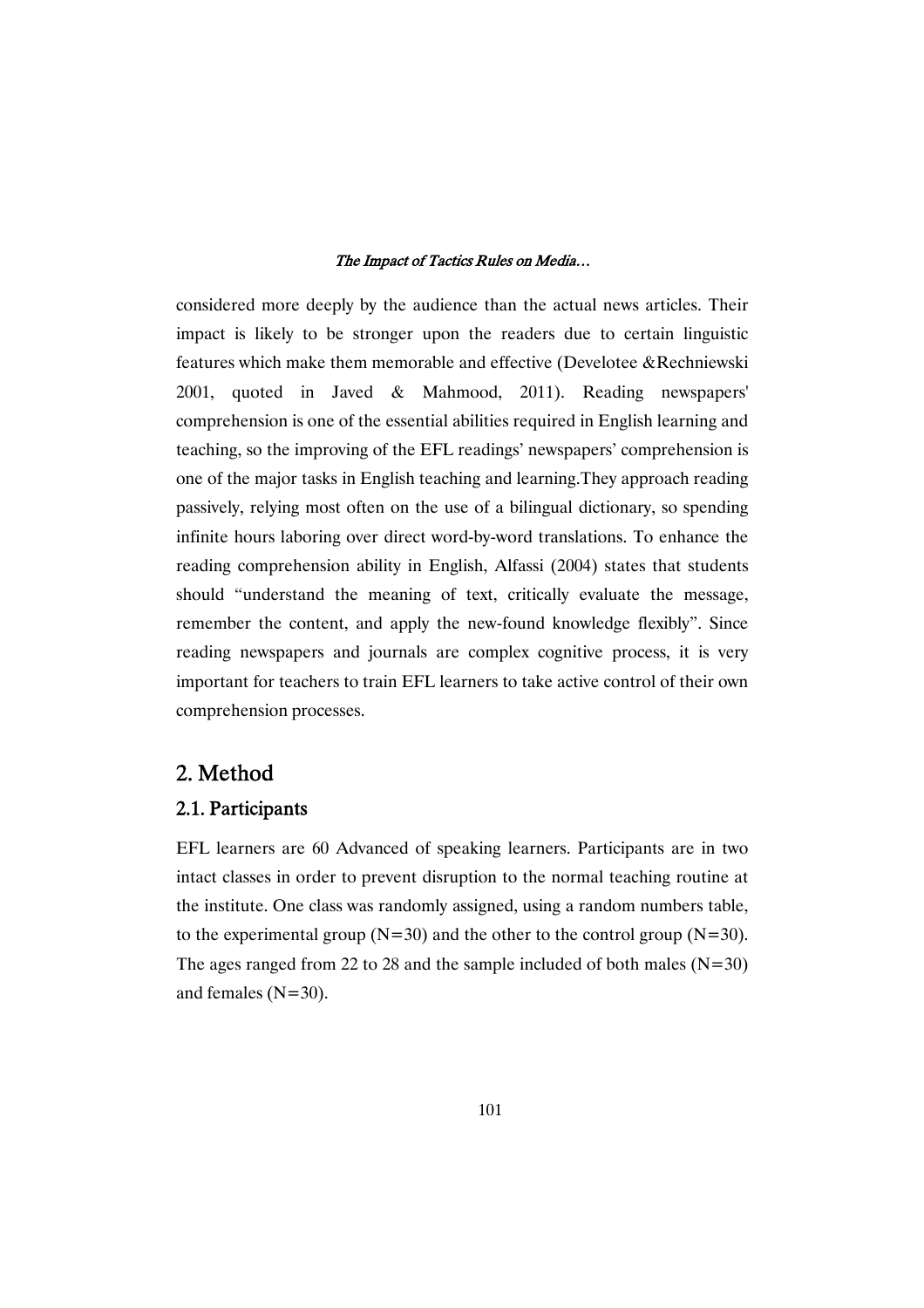## 2.2Instrumentation

The newspapers' Performance Test in English Advanced Level is used to determine the students' newspapers' readings' comprehension in English .This standardized test consists of 50 items based on different parts of a newspaper such as headline, passage and advertisements. Questions are in multiplechoice. This test is used as a pre-test and a post-test.

### 2.3.Procedure

Group A received some training courses of newspaper reading according to the contents of the reading materials and was introduced briefly about the style of English news writing and wording. Group B was given no instruction before reading. The length of reading time for Group A and Group B was the same.

All participants will take the test during their regular classroom periods and both are taught by the same teacher. Also received the same instructions on how to complete the questionnaire, which are taken on the first day by both groups. The Reading Strategies Questionnaire are followed by the reading comprehension test in English which was used as a pre-test and was administered to both groups. The experimental group received the reading strategy instruction which lasted for 12 sessions. For the control group there is no strategy instruction.

Their lessons are presented in the specific way (strategy development or practice are used). Noticing that they are not provided with the correct answers after the pre-test, even were they to remember how they had answered a question the first time, they had no way of knowing whether that answer was correct. At the end of the 12 sessions both groups are given the same tests (readings' newspapers' comprehension test) as post-test.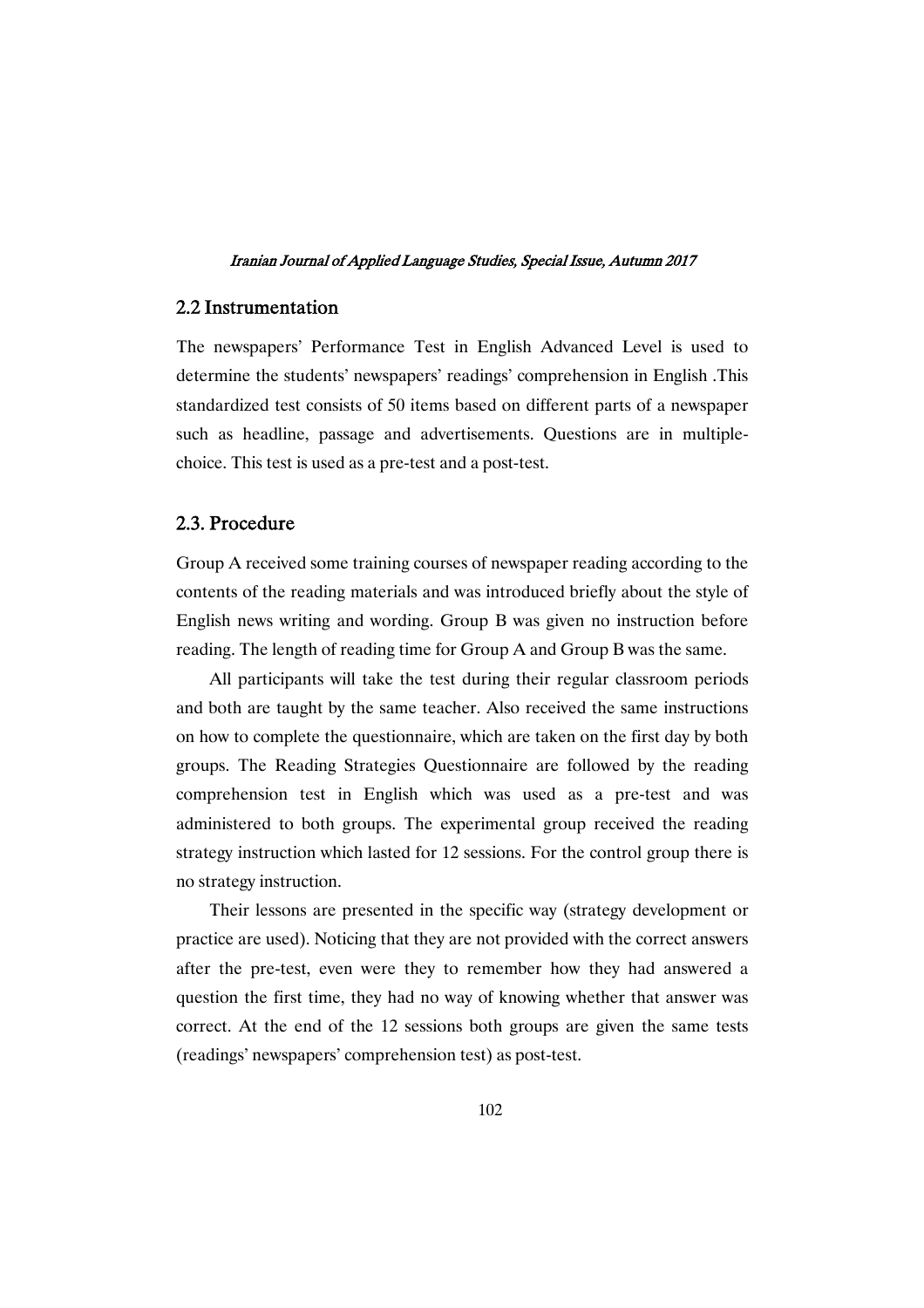## 2.4.Design

MacMillan and Schumacher (2001), designing quantitative research involves choosing subjects, data collection techniques (such as questionnaires, observations or interviews), and procedures for gathering data and performing treatments. The quantitative research approach is suitable for this study as its design was quasi- experimental, it analyzed data through statistics and the researcher considers a treatment group that is used to measure the impact of the newspapers' reading strategies instruction.

A quasi-experimental, pre-test and post-test control group design is used in this study. According to Moore (2008), a quasi-experimental study is a form of evaluation which aims to determine whether a program or intervention has the intended effect on a study's participant. In this study there are both a control and experimental groups. The newspapers' reading comprehension test scores for each group are compared before and after the instruction. The newspapers' reading comprehension scores are also compared for both groups before and after the treatment.

## 2.5. Data Analysis

A t-test was used in this study. The t-test is one type of inferential statistics. It is used to determine if there is a significant difference between the means of two groups. In the current study the t-test is used to determine whether the mean scores of the experimental and control group differed reliably from each other. Cohen's effect sizes are used to calculate the difference between two means.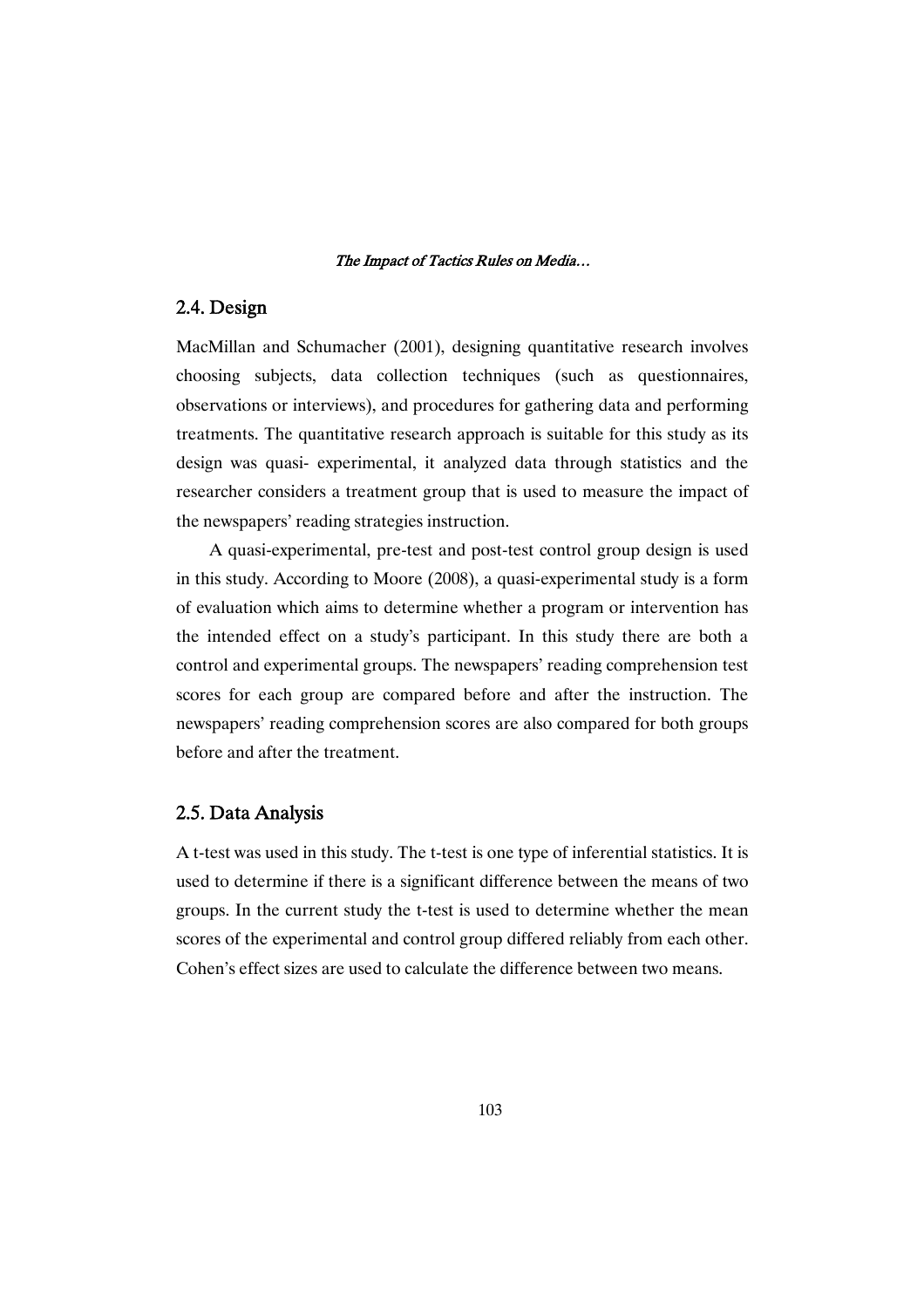## 3. Discussion and Results

To sum up the final results of the study, this study will attempt to seek answers to two research questions and testing two research hypotheses. The questions will be restated and the answers, based on the findings of the study, will be provided below.

### Does tactic rules significantly enhance the students' comprehension ability?

It could influence EFL learners reading comprehension sufficiently and do make statistically significant improvement in the students' reading comprehension. Findings of this study pointed to a difference in the experimental group participants' consciousness of the reading comprehension as shown by using the reading comprehension questionnaires at the initial and final stage of the experiment.

### Which tactics are used the most by EFL learners?

Here's the research found something very few people realize: Reading news stories isn't particularly difficult.

The most frequently used tactics are: The Five "W"s and the "H"

This is the crux of all news - you need to know five things:

Who? What? Where? When? Why? How?

Any good news story provides answers to each of these questions. You must drill these into your brain and they must become second nature.

The Inverted Pyramid

This refers to the style of journalism which places the most important facts at the beginning and works "down" from there. Ideally, the first paragraph should contain enough information to give the reader a good overview of the entire story.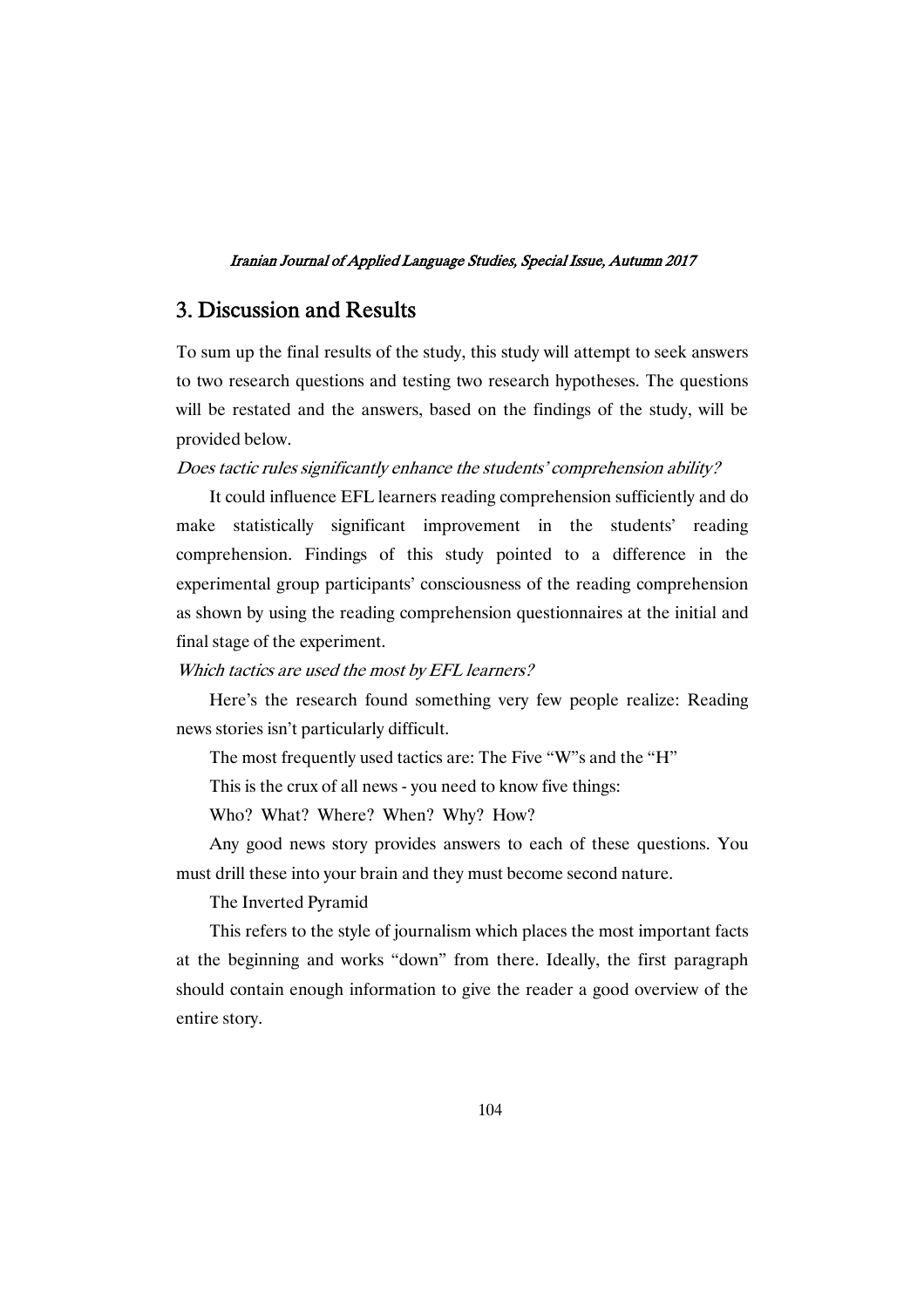#### It's About People

News stories are all about how people are affected. le is doing, or how the supporters are feeling.

Have an Angle

Most stories can be presented using a particular angle or "slant". This is a standard technique and isn't necessarily bad - it can help make the purpose of the story clear and give it focus. eed of Funds"

Keep it Objective

EFL learners are completely impartial. If there is more than one side to the story, cover them all.

Quote People

For example: "We're really excited about this competition,"

Don't Get Flowery

Sentences and paragraphs are short.

The results of this study indicate that a well-developed reading strategy instruction programme can have a strong positive effect on the advanced learners' reading comprehension and reading strategies development. In other words, the results indicate that using reading tactics can and do make a contribution in increasing the reading comprehension .The learners in the experimental group improved their performance in the comprehension test significantly after the intervention, whereas the learners in the control group did not improve their performance on the comprehension test. Thus, the findings portray the intervention as a viable tactics and rules for enhancing the readings' newspapers' comprehension of advanced learners.

To determine whether the instruction affected the use of the readings' newspapers' comprehensions' tactics, the frequencies with which the participants used reading tactics before and after instruction were compared in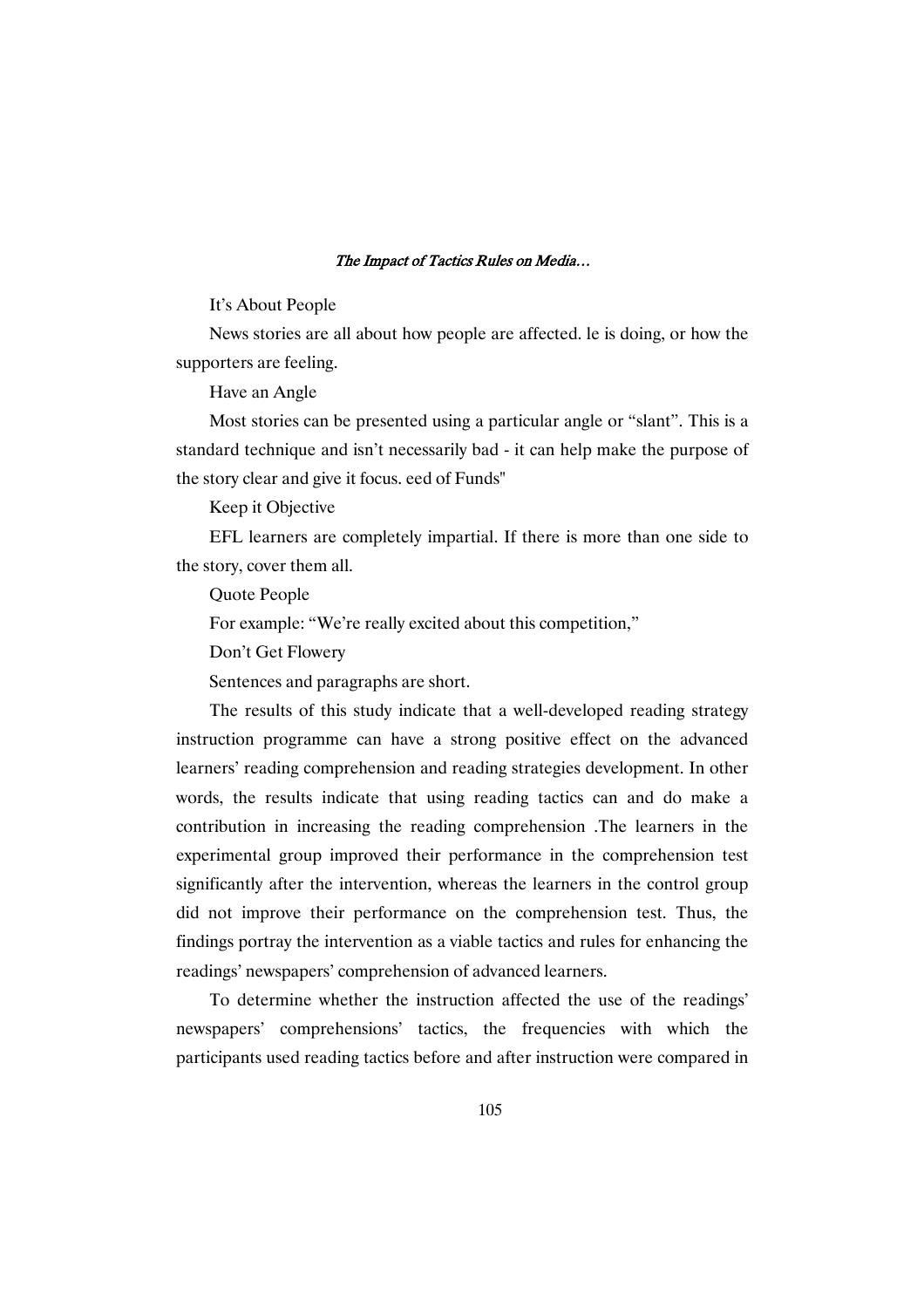both groups. Findings also revealed that explicit instruction in the use of reading strategies was essential to bring about increased use of reading strategies for learners in the experimental group. Considering that the more the strategies were used the better the results for students in the experimental group demonstrated that there was a need to promote strategy awareness and application in the learning and teaching of the English language. Specifically, the following reading strategies were utilized more frequently by EFL learners in the experimental group:

- Briefly skim the text before reading.
- Often look for how the text is organized and pay attention to headings and sub-headings.

These results are congruent with previous research confirming the positive effect of explicit strategies instruction on reading comprehension achievement (e.g., Li 2010; Cubukcu 2007; Van Keer & Verhaeghe 2005; Pressley et al., 1989). The results of this study also indicated that the learners' ability to use reading tactics is the most critical factor determining their reading comprehension. Thus, the close relationship between tactics use and reading comprehension provided support for the possibility that educators should enhance learners' reading comprehension through explicit reading tactics instruction.

## 3.1. Conclusion and Implications

The results show that using tactic Instruction can lead to the use of an extended range of reading by the learners. However, the results pointed to the fact that learners' awareness of tactics and their ability to use them while reading do increase, the reading comprehension and enhance the students' reading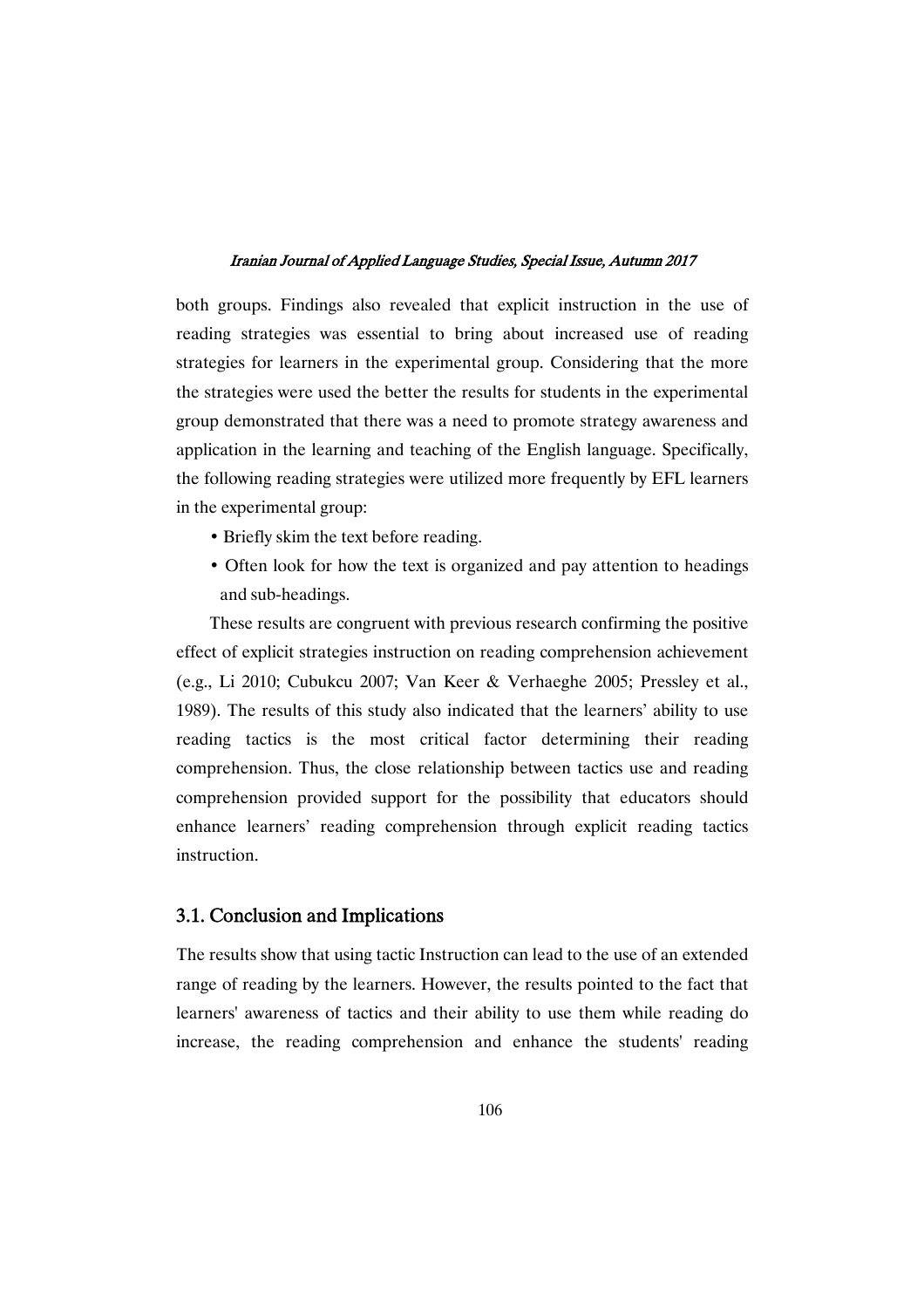performance significantly based on the results of a reading comprehension test given to the participants at the end of the program.

The findings of this study offer several pedagogical implications for teaching reading comprehension in EFL contexts. Consciousness-raising can play an important role in b reading comprehension as the findings suggest. Therefore, teachers can implement this technique in the process of teaching reading and help the learners make significant improvements.

## 4.Conclusion

In the above discussion an attempt was made to address the two research questions on which the study is based. The major important outcome of this study is that the use of reading strategy instruction and learners' reading strategy awareness play a tremendous role in improving their reading comprehension. In other words, learners who receive strategy training generally read better than those who do not. As for the relationship among perceived strategy use and reading comprehension, this study revealed that strategy use did positively affect reading comprehension. Thus, teachers should assess learners' awareness of strategy use, raise awareness of the importance of strategic reading and of the repertoire of strategies available to aid reading comprehension.

The study further revealed the importance of training students in the use of reading strategies. The literature has shown that strategic awareness and monitoring of the comprehension process are critically important aspects of skilled reading. As a result of the reading strategy instruction, some strategies were utilized significantly more frequently by learners in the experimental group after the intervention. Thus, this study provided the English Second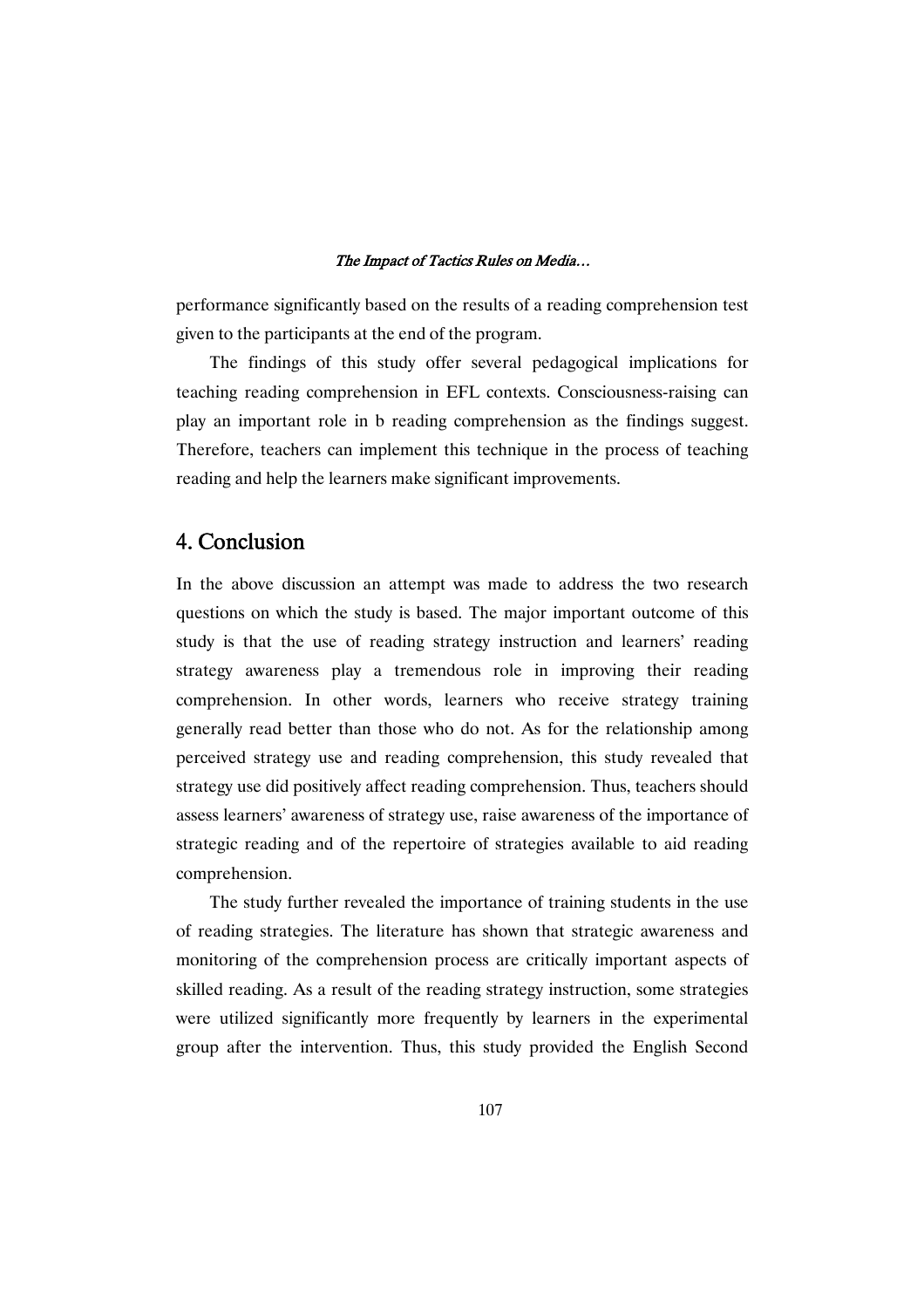Language teachers with a better understanding of the benefits of reading strategy instruction.

## References

- Allison, S. R., & Vining, C. B. (1999). Native American culture and language. Bilingual Review, <sup>24</sup>, 193-207.
- Alderson, J. C. (1984). *Reading in a Foreign Language: A Reading Problem or a language* problem?.Reading in <sup>a</sup> Foreign Language,7, 465-503.
- Azizoglu, S., Junghans, B. M., Barutchu, A., & Grewther, S. G. (2011). Refractive errors in students from Middle Eastern backgrounds living and undertaking schooling in Australia. Clinical and Experimental Optometry, <sup>94</sup>(1), 67-75. doi:10.1111/J.14440938.2010.00563.x
- Badrawi, N. (1994). Culture, Reading and Foreign Language Learner: The Effect of Culture on Reading Comprehension. CDELT. Ain Shams University.
- Barlett, F. C. (1932). Remembering: A study in Experimental and Social Psychology. Cambridge: Cambridge University Press.
- Bonner, S. (1999). Choosing teaching methods based on learning objectives: An integrative framework. Issues in Accounting Education, <sup>14</sup>, 11-39.
- Carrell, P., & Floyed, P. (1987). Effects on ESL Reading of Teaching Cultural Content Schemata. Language Learning, 37(1), 89-106.
- Ciccarelli, A. (1996). Teaching culture through language: Suggestions for the Italian language class. Italica, 73(4), 563-576.
- Condon, E. C. (1973). Introduction to Cross Cultural Communication. New Brunswick, NJ: Rogers University Press
- Dwaik, R. (1997). The Role of Syntactic Knowledge in English as <sup>a</sup> Foreign Language Reading Comprehension. The Ohio State University.
- Dong, Y. R. (1999). The need to understand ESL students' native language writing experiences. Teaching English in the Two-Year College, <sup>26</sup>(3), 277-285. Retrieved from http://ntserver1.wsulibs.wsu.edu
- Earnest, J., Joyce, A., de Mori, G., & Silvagni, G. (2010). Are universities responding to the needs of students from refugee backgrounds? Australian Journal of Education, 54(2), 155-174.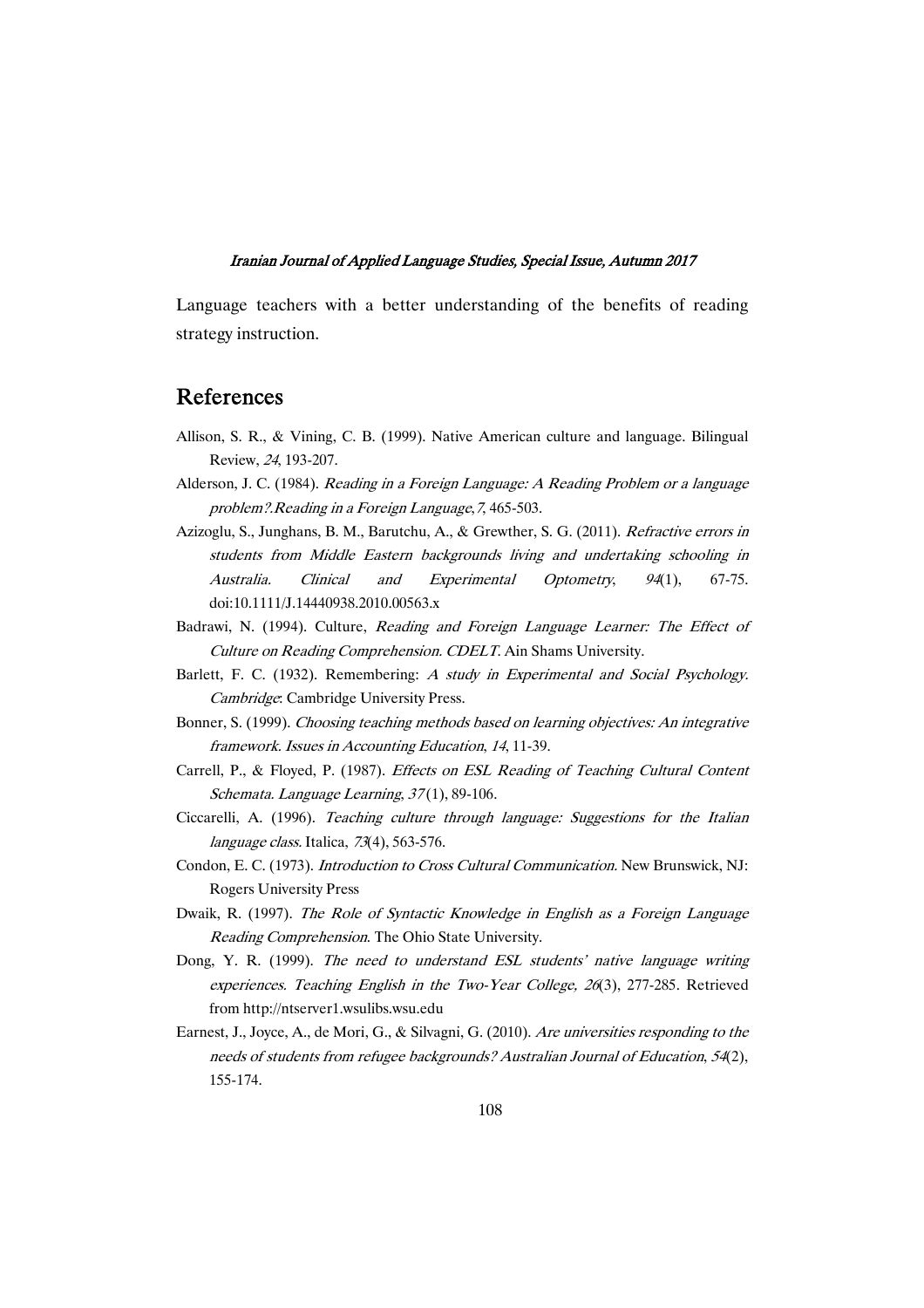- Faraj S (1998). Perceived Causes for the Weakness of Ninth Grade Students in English Listening Skill at West Bank UNRWA Schools (M.A. Thesis). Al-Quds University, Jerusalem.
- Fu, D. (2003). An island of English: Teaching ESL in chinatown. Portsmouth, NH: Heinemann.
- Fuller, L. K. (1991). Taking terrorism into the classroom. Journal of Popular Culture, <sup>25</sup>(1), 93-98.
- Grant, R. A., & Wong, S. D. (2003). Barriers to literacy for language-minority learners: An argument for change in the literacy education profession. Journal of Adolescent & Adult Literacy, <sup>46</sup> (5), 386-394. Retrieved from http://www.reading.org
- Halliday, M. (1973). Exploration in the Function of Language. London: Edward Amold.
- Harris, Z. S. (1951). Structural Linguistics. Chicago: University of Chicago Press.
- Jackson, M. L. (1995). Counseling youth of Arab ancestry. In C.C. Lee (Ed.), Counseling for diversity (pp. 41-60).
- Jerrilou, J. (1979). Living language: USA culture cap- sules for ESL students: dialogs on life in the United States for students of English as <sup>a</sup> foreign language. Rowley, MA: Newbury House Publishers.
- Lu, M. (1998). Language learning in social and cultural contexts. Eric Digest. Retrieved October 11, 2006 from http://www.ed.gov.databases/ERIC\_Digests/ ed423531.html
- Mecartty, F. (1994). Lexical and Grammatical knowledge in second language reading and listening comprehension, UM Dissertation Services.
- Morrison, M., Sweency, A., & Heffernan, T. (2003). Learning styles of on campus and offcampus marketing students: The challenge for marketing educators. Journal of Marketing Education, <sup>25</sup>, 208-217.
- Morrow, L. M. (Ed.). (1995). Family literacy: Connections in schools and communities. Newark, DE: International Readng Association.
- National Standards in Foreign Language Education Project. (1996). Standards for foreign language learning: Preparing for the 21st century. Lawrence, KS: Author.
- Packard, B. L. (2001). When your mother asks for another book: Fostering intergenerational exchange of culturally relevant books. Journal of Adolescent and Adult Literacy, <sup>44</sup>(7), 626-633. doi: 0109104940006